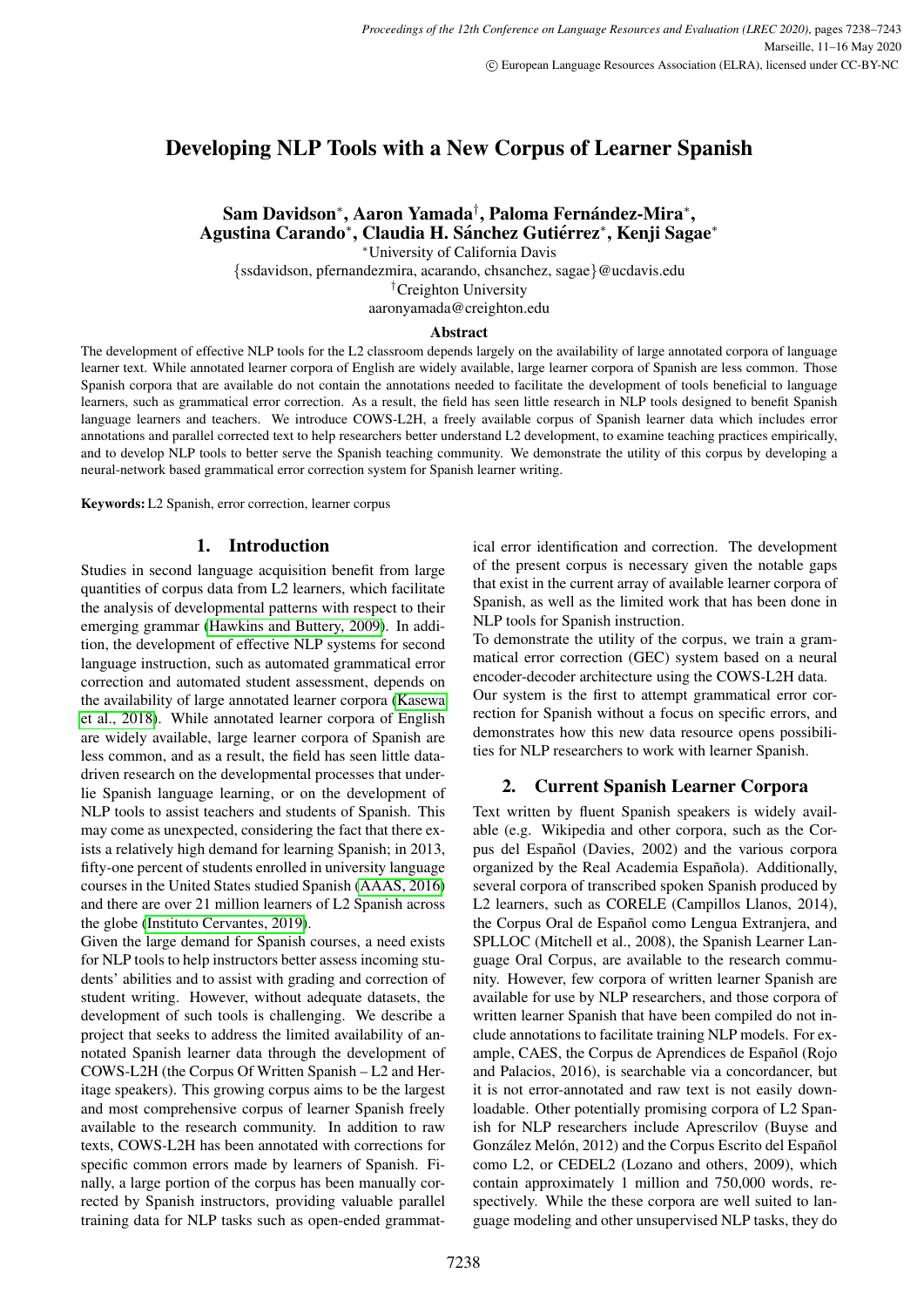not contain error annotations needed to develop error correction tools for language learners. We hope to begin to address the lack of annotated data in Spanish written learner corpora with the present project.

# 3. The COWS-L2H Corpus

The COWS-L2H project aims to provide a corpus of learner Spanish to the research community which is freely and publicly available, which contains metadata that is relevant to researchers, and which is error-annotated and corrected for use in developing NLP applications. To encourage use of the corpus by researchers, all data is available on the project Github repository<sup>[1](#page-1-0)</sup>.

### 4. Data collection

To date, we have collected 3,516 essays from 1,370 individual students enrolled in university-level Spanish courses in the United States. Of these, 1,695 essays, consisting of 33,950 sentences, from 737 students are currently available in the project repository. We currently have an ongoing data collection, anonymization and annotation process, and additional essays will be added to the public release of the corpus as soon as possible. Based on the current growth rate of the corpus, we expect the corpus to contain over 4,000 essays and 1.2 million tokens by the summer of 2020. We have recently entered into a collaboration with a Spanish university to assist in our annotation and anonymization efforts, which we anticipate will greatly increase the rate at which we are able to make additional data public. The students who submit essays to the corpus are enrolled in one of ten undergraduate quarter-long Spanish courses, which we group into four categories, as shown in Table [1.](#page-1-1) The distribution of the essays across the levels is uneven due to the distribution of students enrolled in our Spanish courses. Because more students enroll in beginning Spanish courses than in advanced levels, a larger number of essays submitted to the corpus come from these beginner-level courses. During each academic quarter (ten weeks of instruction), participants are asked to write two essays in Spanish that adhere to a minimum of 250 and a maximum of 500 words, though students enrolled in Spanish 1 are allowed to write essays with a lower minimum word count, due to the fact that many of these students are true beginners in L2 Spanish who would possess relatively little vocabulary and grammatical resources of their own. Participants are asked to write each essay they submit in response to one of two short prompts. Both prompts are presented with a distinct brevity, to allow for a broad degree of creative liberty and open-ended interpretation on the part of the writer. To test the effect of prompt on student writing and promote diversity in our corpus, we periodically change the prompts presented to students. To date we have presented four essay prompts. For the first set of compositions, collected from 2017 to 2018, participants were asked to write about "a famous person" and "the perfect vacation." For more recent compositions, collected from 2018 to the present, the prompts were "A special person in your life" and "A terrible story". We have collected an average of 900 essays in response to each of the four prompts we have used to date.

| <b>Course Level</b>      | <b>Essays</b> | <b>Tokens</b> |
|--------------------------|---------------|---------------|
| Beginner (SPA 1-3)       | 2.070         | 488,471       |
| Intermediate (SPA 21-22) | 447           | 120,655       |
| Composition (SPA 23-24)  | 538           | 151,708       |
| Heritage (SPA 31-33)     | 461           | 131,189       |
| <b>Total</b>             | 3,516         | 892,023       |

<span id="page-1-1"></span>Table 1: Summary of corpus composition

Given the diverse backgrounds of our students, especially those who enroll in courses for Heritage speakers, identifying the specific variety of Spanish in the essays is challenging; however, our courses are generally taught using a standard variety of academic Spanish, so we expect this to be the predominant variety in the corpus. Students provide information about their linguistic background which we include as metadata in the corpus; this metadata may elucidate variability in usage resulting from students' past experience with Spanish. The metadata also allows us to test the effects variables such as L1 on student writing. Finally, the linguistic metadata may facilitate the use of filtered subcorpora for targeted training of NLP systems; for example, [Nadejde and Tetreault \(2019\)](#page-4-4) demonstrate that grammatical error correction systems benefit from adaptation to L1 and proficiency level.

# 5. Error annotation

One of the primary goals of this project is to annotate grammatical errors in the corpus in a way that writing patterns typical of Spanish as a foreign language produced by student participants can be identified, catalogued, and easily utilized by researchers who use the corpus. To this end, we have begun the process of error-tagging the corpus based on specific error types; the first two error types for which we have completed annotation are gender and number agreement, and usage of the Spanish *a personal*. We chose to annotate these specific error types based on research questions we wished to explore, but we intend to expand our error annotations in the future, as our annotation scheme can be readily adapted to additional error types we chose to annotate. Further, we encourage other researchers to adapt the annotation scheme to the annotation of other error types and contribute their work to the COWS-L2H project. Our current team of annotators consists of four graduatelevel Spanish instructors who have native or near-native fluency in Spanish. As previously mentioned, we are expanding our error annotation project through a collaboration with a Spanish university, which will allow us to significantly expand both the number of annotators and the scope of our error annotation project in the near future. Our in-text error-tagging scheme is as follows:

[error]edit<annotation>.

Consider the example error in (1), and its annotation in (2):

(1) Yo vivo en el ciudad.

<sup>&</sup>quot;I live in the city."

<span id="page-1-0"></span><sup>1</sup><https://github.com/ucdaviscl/cowsl2h>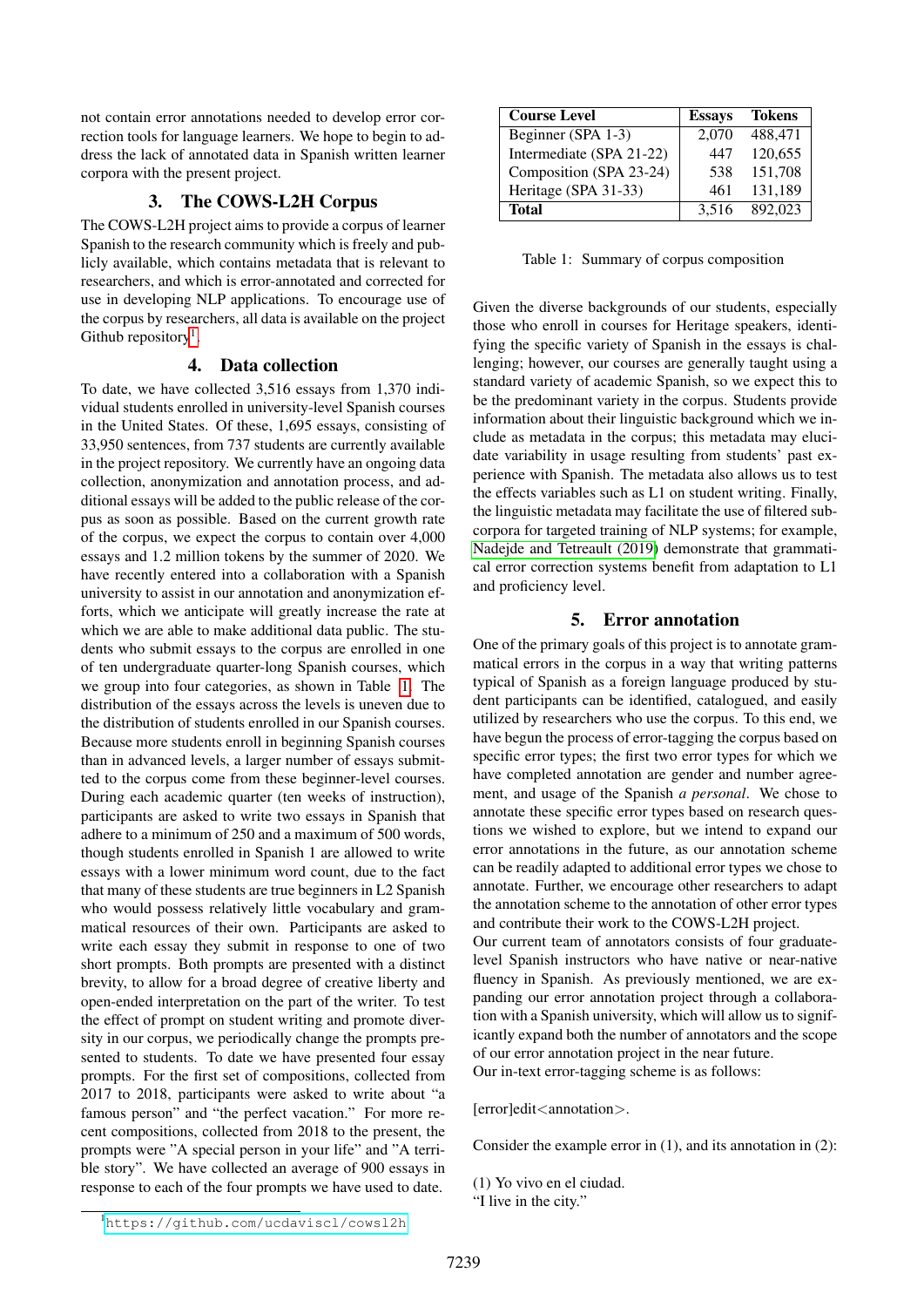| <b>Error</b> type | α     | $F_{0.5}$ |
|-------------------|-------|-----------|
| Gender-Number     | 0.780 | 0.784     |
| "a personal"      | 0.741 | 0.730     |
| Average           | 0.761 | 0.757     |

<span id="page-2-0"></span>Table 2: Inter-annotator agreement: error annotations

(2) Yo vivo en  $\text{[el]}$ {la}<ga:fm:art>ciudad.

In (2), the first set of brackets encloses the words in the error in question, the curly brackets that follow give the corrected edit, and the angle brackets house the error tags. In this case, the tags indicate that the error was a gender agreement error (ga), that masculine gender was erroneously produced in place of the correct feminine gender (fm), and that the error occurred on the article (art). A full description of the error annotation scheme is provided with the dataset in the corpus GitHub repository.

Each essay is annotated by at least two of our four annotators to ensure the accuracy of our annotations and the suitability of our annotation scheme. Due to the open-ended nature of the annotation task (any token can be considered a possible position of annotation), determining the best measurement for inter-annotator agreement is challenging. In Table [2,](#page-2-0) we report Krippendorf's  $\alpha$  [\(Krippendorff, 2011\)](#page-4-5) considering every token as an annotation position. Thus, if both annotators choose to not annotate a token, indicating that the token is correct, we treat this lack of annotation as agreement. This choice makes sense because, by not making an explicit annotation on a given token, the annotators are implicitly labeling the token as correct. An alternative method of calculating agreement would be to consider only positions where at least one annotator indicated an error; however, this choice would ignore all positions at which both annotators agreed that no error exists, which is itself a form of agreement. To put our agreement values in more familiar context, we also report the  $F_{0.5}$  score, commonly used in GEC, using one annotator as ground-truth. In terms of both Krippendorf's α and *F0.5*, our annotators show strong agreement.

### 5.1. Parallel corrected text

In addition to annotation of selected errors, our goal is to include corrected versions of the essays in this corpus. Currently, the compositions collected in this project are corrected by two doctoral student associate instructors of Spanish. Both have native or near-native command of Spanish, have previously taught the Spanish courses from which the students have been recruited to participate in this project, and thus are accustomed to recognizing, interpreting, and correcting errors made by students of L2 Spanish. To date, we have corrected approximately one-fifth of the essays in the corpus, for 12,678 sentences (168,937 tokens) of corrected text. The distribution of corrected essays is shown in Table [3.](#page-2-1) Unlike the error annotations, which target specific errors, the corrections made to this set of essays are more holistic in the manner of an instructor correcting a student's work. The result of the correction process is a corrected version of the text, from which corrections can

| <b>Course Level</b>      | <b>Essays</b> | <b>Tokens</b> | <b>Errors</b> |
|--------------------------|---------------|---------------|---------------|
| Beginner (SPA 1-3)       | 448           | 125,985       | 19,577        |
| Intermediate (SPA 21-22) |               | 2,598         | 267           |
| Composition (SPA 23-24)  | 24            | 7,138         | 1,080         |
| Heritage (SPA 31-33)     | 89            | 29,025        | 3,108         |
| Total                    | 3.516         | 892,023       | 24,032        |

<span id="page-2-1"></span>Table 3: Summary of Corrected Essays & Error Count

be extracted using NLP tools such as ERRANT [\(Bryant et](#page-4-6) [al., 2017\)](#page-4-6). Additionally, we align the original and corrected sentences to create parallel data that can be used for training NLP systems such as grammatical error correction. To our knowledge, our corpus represents the first parallel dataset of corrected Spanish text available to researchers.

As with our error annotations, we are in the process of completing additional corrections and anonymization, and will make more data publicly available as soon as practical. As can be seen in Table [3,](#page-2-1) the largest portion our currently annotated corpus come from beginning students; completing additional corrections will allow us to present a larger number of errors from students at more advanced levels. Given the wide variety of ways a sentence can be corrected, our goal is to have each essay corrected by three individuals. Multiple corrections will increase error coverage in our training data and will provide additional test references for NLP researchers who are trying to build automated error identification and correction models.

| Original Las chicas encanta lo mucisca y su cabello |  |
|-----------------------------------------------------|--|
| ٠                                                   |  |
| Corrected A las chicas les encantan su música y su  |  |
| cabello.                                            |  |

Table 4: Example of parallel corrected text

# 6. Grammatical error correction

We hope that researchers will take advantage of the COWS-L2H data to build new NLP tools for Spanish learners. To demonstrate the utility of the COWS-L2H corpus to NLP researchers, we implement a grammatical error correction system using the parallel error-corrected sentences from the corpus.

### 6.1. Previous work in GEC

The machine translation approach to GEC frames error correction as a monolingual translation task in which the source and target languages are "with errors" and "without errors," respectively [\(Ng et al., 2014\)](#page-4-7). Approaches developed originally for translation between different languages have been adapted and applied successfully to grammatical error correction [\(Napoles and Callison-Burch, 2017;](#page-4-8) [Leacock et al., 2010,](#page-4-9) p. 95). Similar monolingual translation approaches have been used for paraphrase generation [\(Quirk et al., 2004\)](#page-4-10) and text simplification [\(Coster and](#page-4-11) [Kauchak, 2011\)](#page-4-11). Recent work has shown neural machine translation (NMT) [\(Bahdanau et al., 2014\)](#page-4-12) to be an effective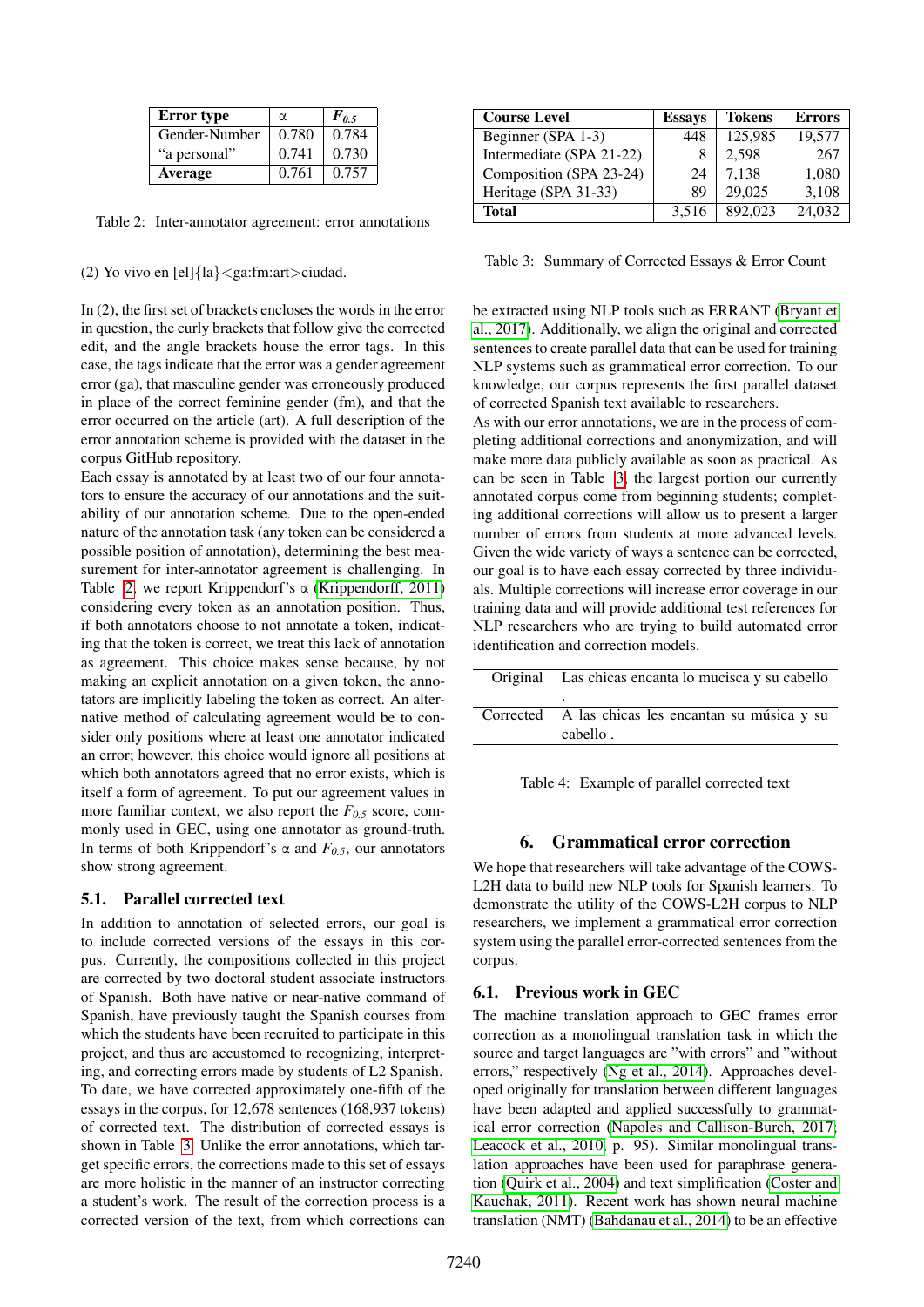| Original | En 1990 se fundó la radio pública Ràdio Na- |
|----------|---------------------------------------------|
|          | cional d'Andorra.                           |
| Noised   | 1990 se fundó la radio pública Ràdio nnlio- |
|          | caa años d'Andorra.                         |

<span id="page-3-0"></span>Table 5: Artificial noising of data

approach to the GEC task [\(Zhao et al., 2019;](#page-4-13) [Chollampatt](#page-4-14) [and Ng, 2018;](#page-4-14) [Junczys-Dowmunt et al., 2018\)](#page-4-15).

While framing the problem of error correction as a monolingual translation task is promising, the approach requires parallel training data [\(Rei et al., 2017\)](#page-4-16), which if not publicly available, must be created by manually correcting text containing errors or by artificially generating errors in grammatical text. [Kasewa et al. \(2018\)](#page-4-1) demonstrate the use of artificial errors to train a GEC system; however, their method requires real-world parallel text to train their noise model used to generate artificial errors in grammatical text. Similarly, [Xie et al. \(2018\)](#page-4-17) use a noising model trained on a "seed corpus" of parallel sentences to build an effective GEC system trained on artificially generated parallel noised data. [Junczys-Dowmunt et al. \(2018\)](#page-4-15) show that effective neural GEC can be achieved with a relatively small amount of parallel training data when techniques such as transfer learning are employed. Each of these approaches were applied to error correction in English only. [Grundkiewicz and](#page-4-18) [Junczys-Dowmunt \(2019\)](#page-4-18) expands this work, demonstrating a GEC system for German and Russian which use small corpora of corrected text to fine-tune his baseline system trained on artificial data.

### 6.2. Data

We use two distinct datasets in training our GEC system for Spanish learners. First, we generate artificial parallel training data by randomly adding noise to a dataset of 1.3 million grammatical sentences from the Polyglot dump of Spanish Wikipedia [\(Al-Rfou et al., 2013\)](#page-4-19), with 150,000 sentences set aside for validation.

Similar to the method of [Zhao et al. \(2019\)](#page-4-13), the addition of random noise consists of three operations – token deletion, token insertion (from the fifty most common tokens in the corpus), and token scrambling, with each operation applied to 10% of tokens. The resulting dataset thus has approximately 30% of tokens mutated in some way, as shown in Table [5.](#page-3-0) Adding noise to the data in this manner follows the idea behind a denoising auto-encoder [\(Vincent et al.,](#page-4-20) [2008\)](#page-4-20) which learns underlying features in the process of denoising data. By training on our artificial noisy data, the system builds a language model of Spanish which enables it to construct grammatical Spanish sentences from noisy input. While [Junczys-Dowmunt et al. \(2018\)](#page-4-15) show that selective augmentation using suggestions from a spell-checker results in better performing GEC systems, we chose to use this simpler method of data noising for the purpose of demonstrating the value of the COWS-L2H data.

Our learner data, which we reserve for fine-tuning and testing, consists of 10,000 parallel uncorrected and corrected sentences drawn from COWS-L2H, with 1,400 sentences set aside for validation and 1,400 for testing.

| Model           | <b>Precision</b> | Recall | $F_{0.5}$ |
|-----------------|------------------|--------|-----------|
| Artificial only | 0.026            | 0.019  | 0.024     |
| Parallel only   | 0.094            | 0.139  | 0.101     |
| Fine-tuned      | 0.254            | 0.153  | 0.224     |

<span id="page-3-1"></span>Table 6: Model results

#### 6.3. Model and training procedure

We train a neural machine translation (NMT) model with a 4-layer bi-directional LSTM encoder and an LSTM decoder, both with 500 hidden units in each layer. We implement the model using OpenNMT-py [\(Klein et al., 2017\)](#page-4-21). We use the Adam optimizer with a learning rate of 0.001, a dropout of 0.3, and a batch size of 64. Our decoder uses beam search with a beam size of 5. We train for 40,000 steps on 1.04 million sentences of the artificially noised Wikipedia data. After this initial training is complete, we fine tune the model for an additional 5,000 training steps on 10,000 sentences of parallel COWS-L2H data to achieve our final model.

#### 6.4. Results

We evaluate model performance using the ERRANT scorer [\(Bryant et al., 2017\)](#page-4-6), which although designed to annotate errors in English text is capable of aligning edits in Spanish text; we reviewed the ERRANT output to ensure that alignments were accurate. With a model trained as described above, we achieve an *F0.5* score of .224. While this figure is lower than state-of-the-art error correction systems for English evaluated on the CoNLL-2014 dataset, we must conduct further research to determine the overall performance of this system relative to other possible model configurations using the COWS-L2H dataset. As this system is the first NMT-based grammatical error correction for Spanish learners, we have no specific baseline with which to compare our model. One important consideration is that the manual corrections made to the COWS-L2H essays were done in the manner of a teacher correcting a student's writing, and thus include many corrections which are more stylistic than grammatical in nature. We can, however, confirm the effectiveness of our training procedure that combines artificially noised data with Spanish learner text. In Table [6](#page-3-1) we show results for training on the artificially noised data alone, the parallel data alone, and the final model pretrained on the artificial data and fine-tuned on the parallel COWS-L2H data. We believe that the model performance could be improved by increasing the amount of artificial training data and by developing a better method of inserting errors. However, as the purpose of this system is to highlight the utility of the COWS-L2H data, we chose to use a simple method of pretraining our model.

#### 7. Conclusion

Large corpora of language learner text are critical to the development of effective NLP tools for the L2 classroom. Such tools could assist teachers with time-consuming grading and assessment, and give students rapid feedback. While annotated learner corpora of English are widely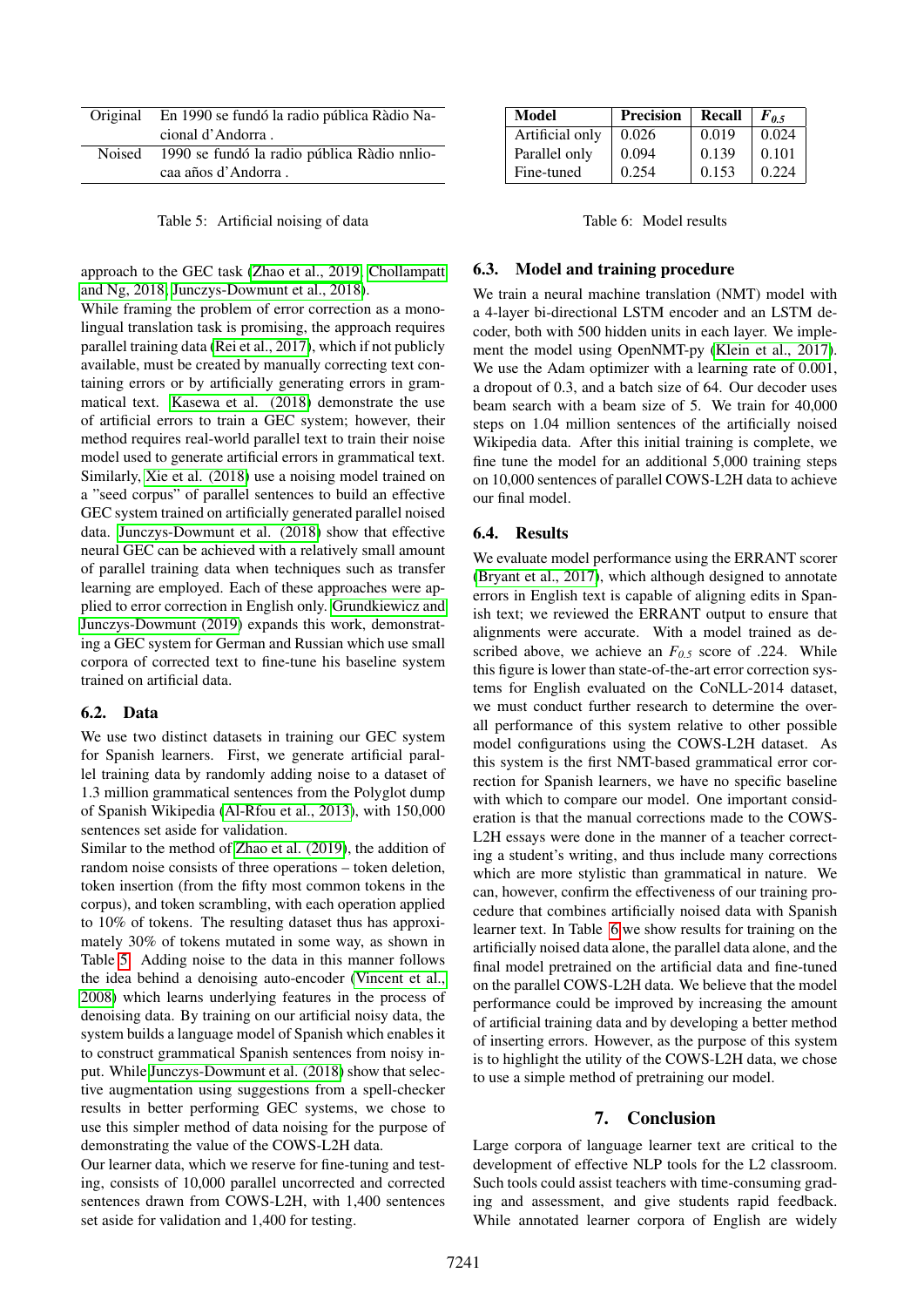available, large learner corpora of Spanish are less common, and those that exist do not include annotations needed for development of error correction tools for language learners. As a result, the field has seen little research in the development of NLP tools designed to benefit Spanish language learners and teachers. COWS-L2H is a freely available corpus of Spanish learner data which includes raw text, student demographic and linguistic information, error annotations and parallel corrected text.

We demonstrate the utility of this data to NLP researchers by training a GEC system on COWS-L2H parallel data. By pretaining a GEC system on artificially noised Spanish Wikipedia text then fine-tuning on parallel data from COWS-L2H, we create the first NMT-based GEC system for Spanish. In future work, we hope to improve GEC performance for Spanish by experimenting with alternative system architectures and developing more linguistically motivated methods of error insertion rather than adding noise in a completely random manner. Finally, we hope that the availability of this new resource will spark additional research into the development of NLP tools for Spanish education.

### 8. Bibliographical References

- <span id="page-4-2"></span>AAAS. (2016). The State of Languages in the U.S.: A Statistical Portrait.
- <span id="page-4-19"></span>Al-Rfou, R., Perozzi, B., and Skiena, S. (2013). Polyglot: Distributed Word Representations for Multilingual NLP. In *Proceedings of the Seventeenth Conference on Computational Natural Language Learning*, pages 183–192, Sofia, Bulgaria, August. Association for Computational Linguistics.
- <span id="page-4-12"></span>Bahdanau, D., Cho, K., and Bengio, Y. (2014). Neural Machine Translation by Jointly Learning to Align and Translate. *arXiv preprint arXiv:1409.0473*.
- <span id="page-4-6"></span>Bryant, C., Felice, M., and Briscoe, T. (2017). Automatic Annotation and Evaluation of Error Types for Grammatical Error Correction. In *Proceedings of the 55th Annual Meeting of the Association for Computational Linguistics (Volume 1: Long Papers)*, pages 793–805.
- <span id="page-4-14"></span>Chollampatt, S. and Ng, H. T. (2018). Neural Quality Estimation of Grammatical Error Correction. In *Proceedings of the 2018 Conference on Empirical Methods in Natural Language Processing*, pages 2528–2539.
- <span id="page-4-11"></span>Coster, W. and Kauchak, D. (2011). Simple English Wikipedia: a new text simplification task. In *Proceedings of the 49th Annual Meeting of the Association for Computational Linguistics: Human Language Technologies (Volume 2: Short Papers)*, pages 665–669. Association for Computational Linguistics.
- <span id="page-4-18"></span>Grundkiewicz, R. and Junczys-Dowmunt, M. (2019). Minimally-Augmented Grammatical Error Correction. In *Proceedings of the 5th Workshop on Noisy Usergenerated Text (W-NUT 2019)*, pages 357–363.
- <span id="page-4-0"></span>Hawkins, J. A. and Buttery, P. (2009). Using learner language from corpora to profile levels of proficiency: Insights from the English Profile Programme. *Language Testing Matters: Investigating the wider social and educational impact of assessment*, 31:158–175.
- <span id="page-4-3"></span>Instituto Cervantes. (2019). El Español una Lengua Viva -Informe 2019.
- <span id="page-4-15"></span>Junczys-Dowmunt, M., Grundkiewicz, R., Guha, S., and Heafield, K. (2018). Approaching Neural Grammatical Error Correction as a Low-resource Machine Translation Task. *arXiv preprint arXiv:1804.05940*.
- <span id="page-4-1"></span>Kasewa, S., Stenetorp, P., and Riedel, S. (2018). Wronging a Right: Generating Better Errors to Improve Grammatical Error Detection. *arXiv preprint arXiv:1810.00668*.
- <span id="page-4-21"></span>Klein, G., Kim, Y., Deng, Y., Senellart, J., and Rush, A. M. (2017). OpenNMT: Open-Source Toolkit for Neural Machine Translation. In *Proceedings of ACL 2017, System Demonstrations*, pages 67–72.
- <span id="page-4-5"></span>Krippendorff, K. (2011). Computing Krippendorff's Alpha-reliability. *Computing*, 1:25–2011.
- <span id="page-4-9"></span>Leacock, C., Chodorow, M., Gamon, M., and Tetreault, J. (2010). Automated Grammatical Error Detection for Language Learners. *Synthesis lectures on human language technologies*, 3(1):1–134.
- <span id="page-4-4"></span>Nadejde, M. and Tetreault, J. (2019). Personalizing Grammatical Error Correction: Adaptation to Proficiency Level and L1. In *Proceedings of the 5th Workshop on Noisy User-generated Text (W-NUT 2019)*, pages 27–33, November.
- <span id="page-4-8"></span>Napoles, C. and Callison-Burch, C. (2017). Systematically Adapting Machine Translation for Grammatical Error Correction. In *Proceedings of the 12th Workshop on Innovative use of NLP for Building Educational Applications*, pages 345–356.
- <span id="page-4-7"></span>Ng, H. T., Wu, S. M., Briscoe, T., Hadiwinoto, C., Susanto, R. H., and Bryant, C. (2014). The CoNLL-2014 Shared Task on Grammatical Error Correction. In *Proceedings of the Eighteenth Conference on Computational Natural Language Learning: Shared Task*, pages 1–14.
- <span id="page-4-10"></span>Quirk, C., Brockett, C., and Dolan, W. (2004). Monolingual machine translation for paraphrase generation. In *Proceedings of the 2004 Conference on Empirical Methods in Natural Language Processing*, pages 142–149.
- <span id="page-4-16"></span>Rei, M., Felice, M., Yuan, Z., and Briscoe, T. (2017). Artificial Error Generation with Machine Translation and Syntactic Patterns. In *Proceedings of the 12th Workshop on Innovative Use of NLP for Building Educational Applications*, pages 287–292.
- <span id="page-4-20"></span>Vincent, P., Larochelle, H., Bengio, Y., and Manzagol, P.-A. (2008). Extracting and Composing Robust Features with Denoising Autoencoders. In *Proceedings of the 25th International Conference on Machine learning*, pages 1096–1103. ACM.
- <span id="page-4-17"></span>Xie, Z., Genthial, G., Xie, S., Ng, A., and Jurafsky, D. (2018). Noising and Denoising Natural Language: Diverse Backtranslation for Grammar Correction. In *Proceedings of the 2018 Conference of the North American Chapter of the Association for Computational Linguistics: Human Language Technologies, Volume 1 (Long Papers)*, pages 619–628.
- <span id="page-4-13"></span>Zhao, W., Wang, L., Shen, K., Jia, R., and Liu, J. (2019). Improving Grammatical Error Correction via Pre-Training a Copy-Augmented Architecture with Unlabeled Data. In *Proceedings of the 2019 Conference of*